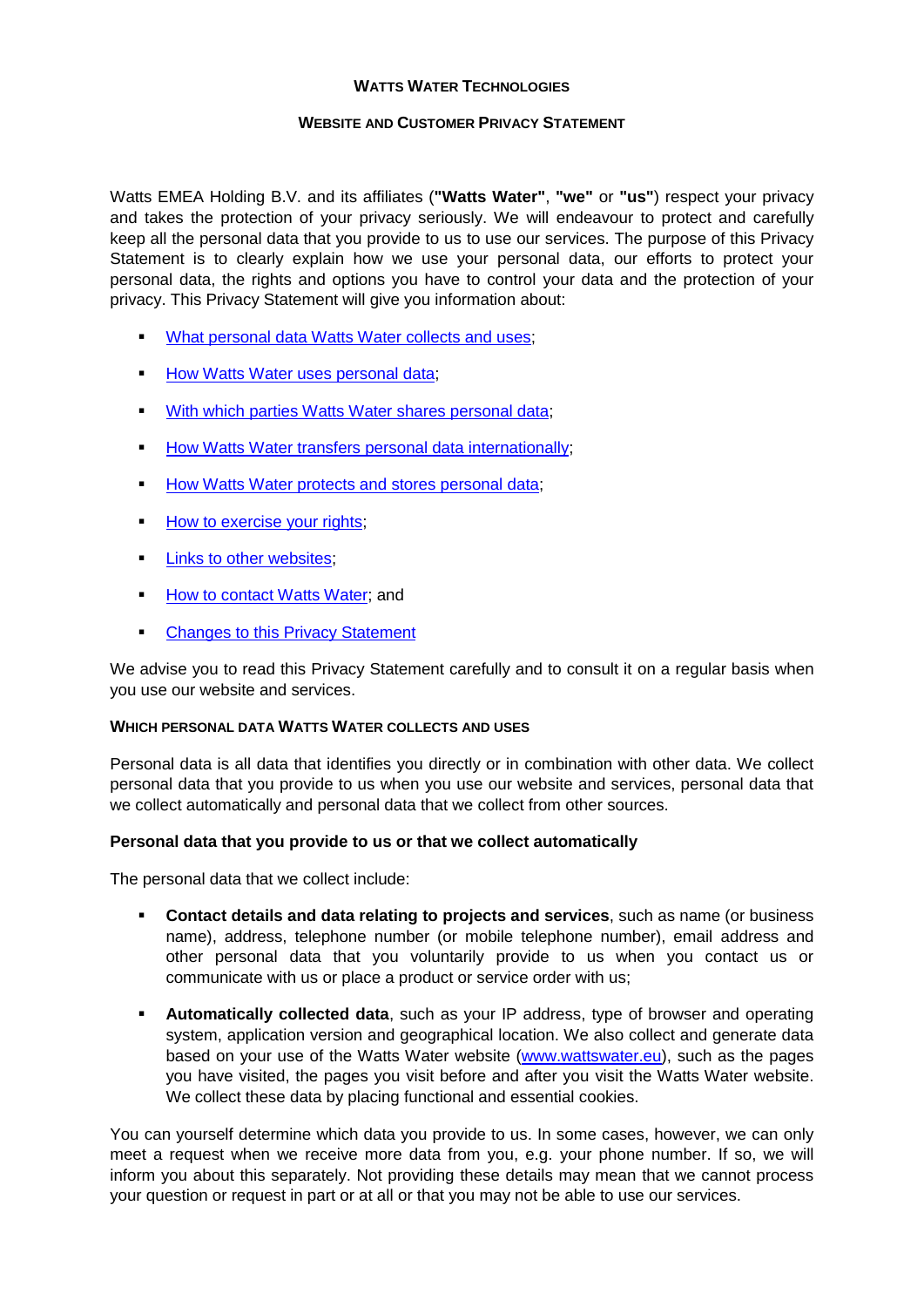#### **Personal data that we obtain from other sources**

We use external sources to collect certain personal data. For example, the Chamber of Commerce to collect business data of contracting parties.

#### <span id="page-1-0"></span>**HOW WATTS WATER USES PERSONAL DATA**

Watts Water uses your personal data for the following purposes:

- **Offering our services**: we collect your personal data so that we can offer you our services. Our basis for doing so is the performance of the agreement we have with you;
- **Communication**: we use your personal data to be able to communicate with you, e.g. when you contact us or when you want to exercise a right. We also use your personal data to contact you, for example, when we want to inform you about our products and services, changes to our services or general terms and conditions. We have a legitimate business interest in communicating with you and in answering your questions and requests;
- **Improving our website and services**: we analyse information about the way in which you use our website and services in order to improve the user experience for all visitors to our website. This information comprises both research data and statistics. We have a legitimate business interest in analysing this information, e.g. to be able to resolve problems with our website;
- **Exercising our rights and fulfilling our obligations:** we use your personal data to perform our legal obligations. For example, to fulfil our tax obligations. We also use your personal data to prevent and investigate fraud or other illegal or undesired activities. We can also use your personal data to protect or exercise our rights or the rights of third parties. We have a legitimate business interest in doing so;
- **Anonymising**: we can anonymise your personal data to ensure that you are no longer identifiable either to us or to a third party. For example, we can coordinate our product development by developing statistics based on anonymised data. We have a legitimate business interest in doing so.

Our products and services are meant for adults. We do not intentionally collect personal data of minors (aged under 18 years) and we therefore request that minors do not provide us with personal data and do not use our products and services.

#### <span id="page-1-1"></span>**WITH WHICH PARTIES WATTS WATER SHARES PERSONAL DATA**

Watts Water handles your personal data carefully and confidentially. Your personal data are only available to Watts Water employees to the extent this is necessary to provide our services or if we have a legal basis for doing so.

Watts Water only shares personal data with third parties that Watts Water trusts. They are our:

- **Group companies:** Watts Water is part of Watts Water Technologies Inc. For internal reports and security and to optimise our services, we share certain personal data with our group companies;
- **Service providers**: we share your personal data with our service providers to the extent this is relevant. For example, to collect payments, to investigate and prevent fraud, to distribute marketing communications, to show personalised adverts, to optimise our services or to analyse data;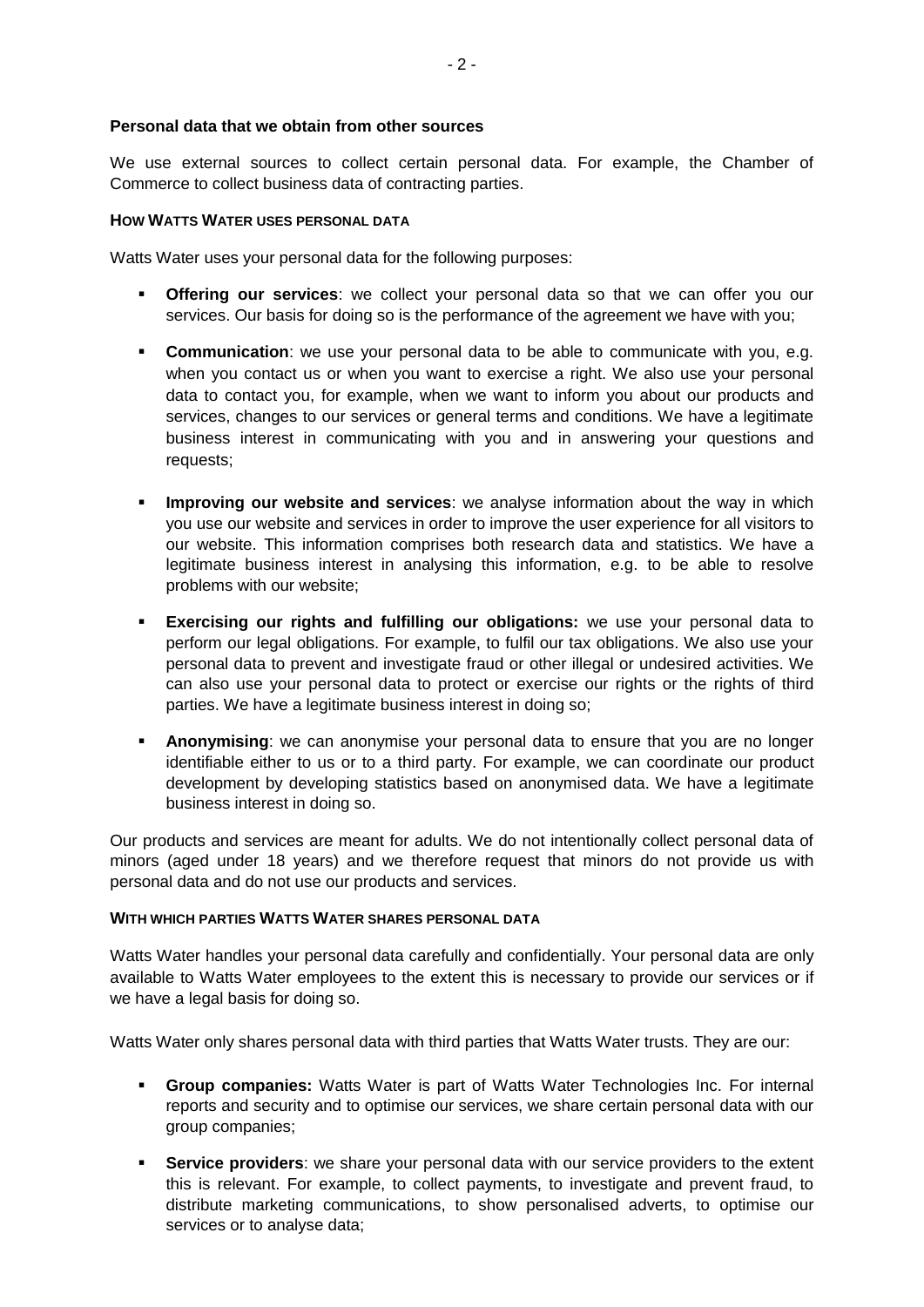- **Authorities**: we share your personal data with authorities to the extent this is relevant. For example, with supervisory authorities, courts and public bodies, to the extent this is necessary to fulfil a legal obligation or to prosecute criminal offences and fraud. We may also transfer personal data to authorities to protect our rights and property, or the rights and property of third parties;
- **Professional consultants**: we share your personal data with our professional consultants to the extent this is relevant. For example, with our lawyers if we need legal advice.

### <span id="page-2-0"></span>**HOW WATTS WATER TRANSFERS PERSONAL DATA INTERNATIONALLY**

Watts Water provides your personal data to third parties that are located outside the EU. For example, with our headquarter Watts Water Technologies Inc. in the US. We will only provide your personal data to recipients that handle your personal data confidentially and provide appropriate protection in line with European standards, so that your personal data is protected appropriately (e.g. by concluding EU Model Contracts for the international transfer of personal data as approved by the European Commission).

If you have questions about the international transfer of your personal data or the appropriate safeguards that Watts Water has taken to protect your personal data, please send an email to the VP Legal & Compliance EMEA at [tom.haitsma@wattswater.com.](mailto:tom.haitsma@wattswater.com)

### <span id="page-2-1"></span>**HOW WATTS WATER PROTECTS AND STORES PERSONAL DATA**

Watts Water has implemented physical, technical and organisational security measures to protect your personal data. These measures are aimed at ensuring the on-going integrity and confidentiality of your personal data, for instance by ensuring that only authorised employees have access to your personal data. We evaluate and update these measures on a regular basis. However, no information system is 100% secure, so we cannot guarantee the absolute security of your personal data.

We will retain your personal data for the duration of our relationship, unless a shorter retention period is required by law or the data is no longer necessary for the purposes for which the data was obtained. Once our relationship with you has come to an end, we will retain your personal data for the period of time that enables us to:

- **fulfil our legal obligations, including legal retention periods;**
- **investigate or defend legal claims;**
- dispose of your questions, requests or complaints; and
- **EXECTE FIGHT EXECTES IS A LOCAL EXECTE FIGHT FIGHT FIGHTS EXECTED EXECTED EXECTED EXECTED EXECTED EXECTED EXECTED EXECTED EXECTED EXECTED EXECTED EXECTED EXECTED EXECTED EXECTED EXECTED E**

### <span id="page-2-2"></span>**HOW TO EXERCISE YOUR RIGHTS**

Depending on your location, you are entitled to access or change your personal data, have them removed, restricted or transfer them. Also, depending on your location, you may restrict or object to Watts Water processing them. For example, you may object to our use of your personal data for marketing purposes.

If you have given your consent to us using your personal data, you may at all times withdraw that consent.